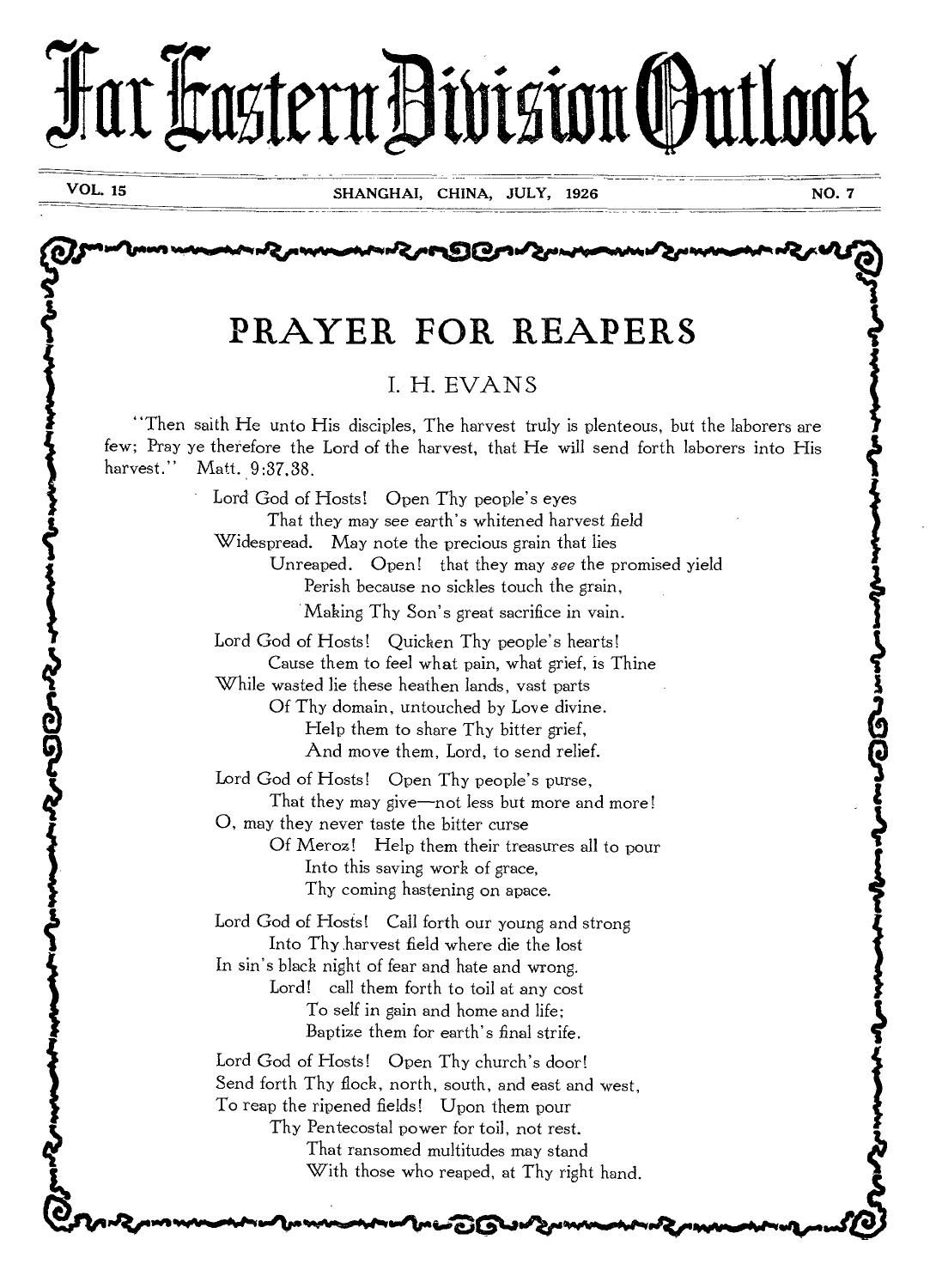#### For My Sake

Three little words, but full of tenderest meaning; Three little words the heart can scarcely hold ; The ee little words, but on their import dwelling, What wealth of love their syllables unfold! "For My sake" cheer the suffering, help the needy; On earth this was My work; I give it thee,

If thou would'st follow in thy Master's footsteps Take up thy cross, and come and learn of Me.

"For My sake" let the harsh word die unuttered, That trembles on the swift, impetuous tongue; "For My sake" check the quick, rebellious feeling

That rises when thy brother does thee wrong. "For My sake" press with steadfast patience onward,

Although the race be hard, the battle long.

Within My Father's house are many mansions; There thou shalt rest and join the victor's song. *—Selected.* 

## **An Important Goal**

## FREDERICK GRIGGS

At the last Spring Council of the Far Eastern Division Conference, a goal of advance in church membership was set. The Council resolved that during the year 1926 we would secure a net increase of 5,000 members. This would mean upward to 6,000 baptisms, for there is a natural loss of membership through deaths and in other ways.

A net increase of 5,000 members is none too much. It may be questioned as to whether we have set the goal large enough. But, it is a large increase over that of last year, when the total increase of our membership was 2,653, though our net increase was only 2,163, owing to the loss of 490 members in the transfer of the East Siberian Union Mission to the European Division Conference.

Now it will be seen that this goal of 5,000 is nearly twice as large as our gross increase of last year. Can we make this great increase over that of last year? Yes. There is no question about it if we set ourselves to do it. Prayer and hard work can accomplish seemingly impossible tasks, but this is not an impossible task.

We now have a total church membership of 17,410 in the Far Eastern Division Conference. If each one of these believers would work earnestly in seeking to save lost souls, he could bring at least one to Christ during the year. One Sabbath morning this last winter I was sitting in the home of one of our believers in Misamis, ( Philippine Islands), and his little girl, some ten years old, was talking from the window of the house to another little girl on the other side of the street. Their conversation was animated. The brother, noticing that I was observing it, explained to me that his little girl was urging her friend to go to the Sabbath school with her. Now this is the spirit that wins souls to Christ. If every one of our believers would, as this little girl was doing, seek to lead others into a belief in this precious message, we could double our church membership this year. There is no question about it. This Laymen's Movement can be made of great help in the winning of souls. Every church member must be taught to become an earnest, capable worker and every conference and mission worker must set for himself a higher individual goal than ever before.

The Laymen's Movenient is being speeded up in an encouraging way in the Philippines. A book on Bible doctrines is being prepared so that the church members can read and study the truth with their neighbors. By voice and by pen are the regular conference workers encouraging the church members to work for souls, and the hope of the working force in the Philippines is high that they will be able to double their church membership this year over that of last. It is to this Laymen's Movement that we must look to for substantial help in reaching this goal of 5,000 additional members.

Again, we must have a great increase in the sale of our literature. As it is carried into new places it will teach men of the message and cause them to believe it. Our ministers and Bible workers can then go into these places and in a short time bind off the work which has been begun by the literature. Our church members can be taught to sell literature in their communities and in neighboring villages, and thus teach the truth and create interests which the regular workers can soon develop.

We *can* attain this 5,000 net increased church membership goal. Whether we will or not depends upon three things: First, a strength of purpose in the leaders; second, the training of the church membership to work; and third, and most important of all three, a deeper devotion on the part of the leaders as the result of more prayer and deeper faith.

## **What Your Saviour Wants**

IS THERE nothing that Christ, as your Friend, your Lord, your Saviour, wants you to do that you are leaving undone to-day? Do you doubt one instant that with His high and deep love for your soul, He wants you to pray? And do you pray?

Do you doubt one instant that it is His will that you should honor and help and bless all these men about you who are His brethren? And *are* you doing anything like that?

Do you doubt one instant that His will is that you should make life serious and lofty? Do you doubt one instant that He wants you to be pure in deed and word and thought. And are you pure? Do you doubt one instant that His command is for you openly to own Him, and declare that you are His servant before all the world? And have you done it?

These are the questions which make the whole matter clear. No, not in quiet lanes, nor in bright temple courts as once He spake, and not from blazing heavens, as men sometimes seem to expect—not so does Christ speak to us.

And yet He speaks. I know what He—there in all His glory, here in my heart—wants me to do to-day, and I know that I am not mistaken in my knowledge. It is no guess of mine. It is His voice that tells me. - Phillips *Prooks*, *in Union Gospel News,*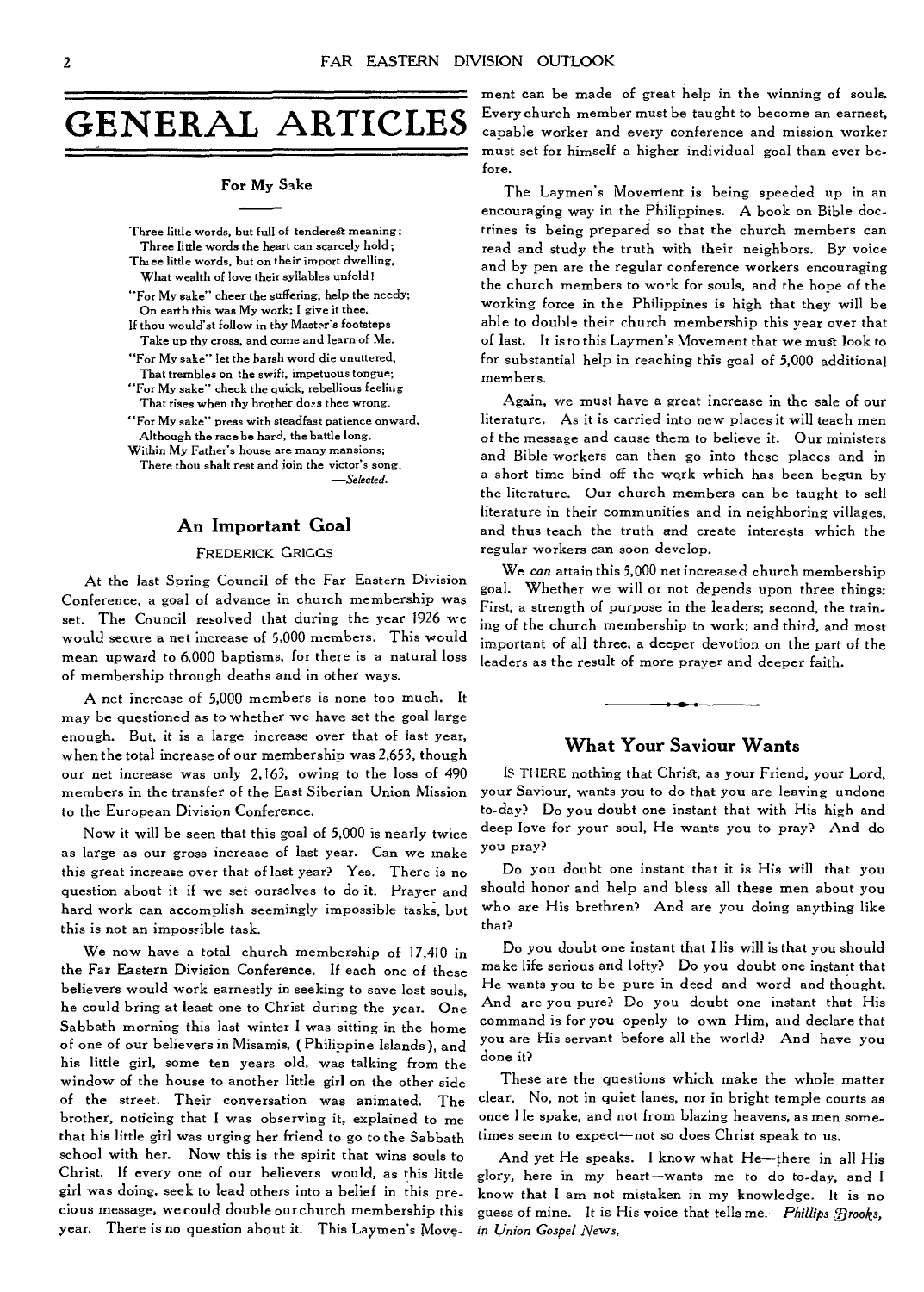

## **Provincial Meetings in Central China**  FREDERICK LEE.

THREE provincial general meetings have been held in the Central China Union this spring. At these meeting the blessings of the Lord have been manifest, and our workers and lay members who attended have returned to their homes with renewed courage and a determination to greatly hasten the message during this year. Courage, patience and hope were the keynotes sounded.

The first of the meetings was held at Yencheng, Honan, in the month of February, and during the uncertainties of war. It was the writer's misfortune to be unable to attend this meeting, for the railway service was interrupted. Neither railway, postoffice nor telegraph functioned for some time. We were cut off from this mission for over six weeks. It was a trying time, but the Honan brethren called their general meeting as originally planned, and were surprised to find that a large number responded.

As the meetings progressed, the scene of battle drew nearer to Yencheng. Suddenly one evening gun shots were heard near the railway bridge, and bullets soon began flying over the compound. Our brethren and sisters met in groups for prayer. The suspense lasted only a few hours; then the last of the defeated troops retreated north without causing more disturbance. The meeting closed with rejoicing and a deeper faith in God because of His marked protection.

Honan has made good progress during the past year, as the reports of the various departments show. The director has been absent on furlough, and the work has gone forward under the leadership of Brother W. I. Hilliard, the treasurer.

During the latter part of April, an interesting meeting was held in Kiukiang. This was conducted in the new chapel, which had been purchased and rebuilt during the year. The work of construction has been done in a substantial and economical way. The chapel is large and airy, and makes a fine place for evangelistic meetings. An evangelistic effort, which had been in progress for several weeks, was continued during the meeting. The writer spoke each night to a full chapel, and many interested persons were found. It was a pleasure to see so many familiar faces coming night after night. A careful follow-up work is now being conducted by Brother James, the provincial director, and a local evangelist. We have faith to believe that a goodly number will fully accept the truth for this time as a result of these meetings.

Services were conducted each day, when time was given for the discussion of the work of the various departments. Reports for the past year were encouraging. Good progress has been made in all the departments. We believe that the Kiangsi Mission has started on the upward grade. Forty souls were taken into the church during the past year, and qualified workers are now in the field endeavoring to make this a year of greater progress.

One little girl of seven who was in attendance at the meeting manifested a great interest in all that was said and done. She seemed to be a zealous little worker. She told me that she earned her money for Sabbath school and the live so near our headquarters, may be reached."

memory verse cards by selling Bible portions. Her father told me that little Rebecca would-go to some temple court, and singing in her strong voice, would gather the people about her. Then she would "preach" to them, after which she would sell Bible portions. She is hoping that some day she can attend one of our church schools.

The Kiukiang meeting was attended by E. L. Longway, of the union publishing department, and Mrs. Lee, of the union Sabbath school department, besides the writer and Pastor Mo Gi Ren, from Hupeh. Helpful instruction was given by these workers, and strong departmental meetings were conducted each day. The workers separated with courage in their hearts, and with a definite purpose to make this a year of great advancement in Kiangsi.

Immediately following this, the Hupeh general meeting was called, and held at our headquarters in Hankow. It was interesting to the writer to see our Chinese brethren taking a leading part in these meetings. Each day two of our Chinese pastors conducted very practical and spiritual Bible studies. The Sabbath school department, under the leadership of Mrs. Lee and Fa Dzi Hsiang, the Hupeh Sabbath school secretary, conducted four meetings, when practical suggestions were given for the conduct of our growing Sabbath school work.

The report of the director, Pastor Wearner, as well as reports from all the workers, showed gains in all phases of the work. Eighty-five new members have been baptized during the year, this being the best harvest in the history of the mission. At the close of the meeting fourteen were baptized as the first-fruits of this year's harvest.

We are praying that the influences set in operation at these meetings may work out into fruitful effort during 1926.

## **Evangelistic Efforts in Pasay**

WRITING for the *Philippine Bookmen's Exchange*, Pastor L. D. Warren reports evangelistic work attempted last school year by the Manila training school in the suburb of Pasay, where the school has been operating. To quote:

"Pasay is a town of about 13,000 people; and although our academy and publishing house have been located here nearly ten years, many of the people of the town know very little about our message. A short tent effort was held here in 1923, which bore good fruit considering the length of the series of meetings. During the past eight months, the Tagalog members of the Pasay church, about forty in number, have been placing our tracts and magazines in the homes of the people. Much similar work has been done by the pastoral training class of the academy. Ilocano, Pampanga, and Visayan residents have been reached, as well as Tagalogs. Many hundreds of tracts and magazines have been digtribut\_ ed, and interest has been aroused.

"Early in January a tent effort was opened in this town, on a lot near the municipal building. These meetings have been conducted by Brother Corda, of our publishing house, and Brother Roman Senson of the academy. Though the attendance has not been large, a fine class of people has been reached, and many of these have been coming regularly. Already some have begun attending our regular Sabbath school and church services.

"We have a special duty to bring the truth before the people of Pasay, and during the present year still greater efforts will be put forth both by preaching and by literature distribution, in order that as many as possible of those who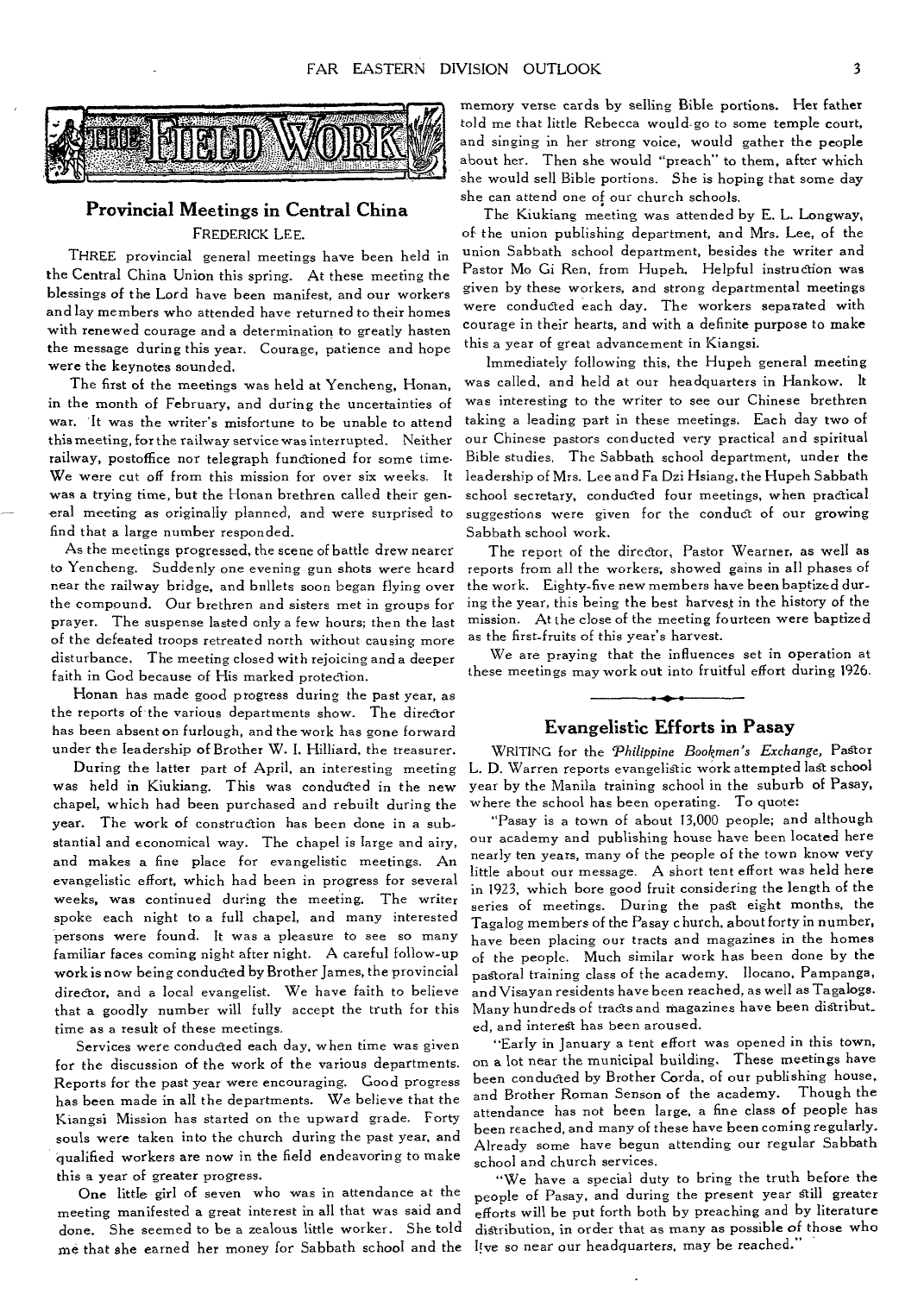## **Two** *Profitable* **Sales**

#### M. F. WIEDEMANN.

A FEW years ago, a foreign worker in the Philippines sold some "Heralds" during Big Week in the city of Cebu. One of these he sold to an American, a barber, who is Catholic. The barber did not want the book, but felt that he must buy, perhaps because the worker had patronized his business at times. He watched for an opportunity to dispose of the book.

One day an American from Manila, who was working for one of the government bureaus, came into the shop. Jerry, the barber, began *praising* the book, and soon made a sale, losing something on the deal. But what he lost the other man gained.

This second *purchaser, after* reading the book, accepted present truth. Later his wife and daughter were both baptized. And that is not all. The man built a church in the *mountains,* on his own land, and raised up a company of believers there.

One of our colporteurs went to the town of Baler, situated away up on the east coast of Tabayas. At one place at which he called, the husband was not at home. When this man returned, his wife told him that a man from Manila had called to see him, and he immediately put on his hat and went to look for the stranger, for visitors are few in that town.

He found our colporteur and purchased a copy of "Ella Simpson" published in the Tagalog dialect. He went home and read it, and immediately gave up using tobacco. Then he thought he would like to have a Bible; so he inquired around the town until he found one, the only one in the town, and that had the covers off. He offered the owner five pesos for it, and the man *said, "No."* Then he offered him ten, then twenty; but Still the man refused. Finally he said, "I have a pig at my home that I have just purchased and paid thirty-two pesos for. I will trade you the pig for the Bible."

It proved a good trade. A few months ago three men came to the office in Manila and requested baptism. One of them was this man. They had walked three days over the mountains to reach the railroad to Manila. Pastor Adams examined them, and finding them to be thoroughly indoctrinated, he baptized them. We have sent a worker to instruct about twenty more whom, the man reported, were keeping the Sabbath at the town of Baler.

## **His Task**

I AM impressed with the value of the example given by one of our Korean editorial men who went to sell a large<br>book to the principal of the Paju School for boys. The book to the principal of the Paju School for boys. school master did not appear to be much interested and kept going back to his work, even turning his back on our brother. Here is the way Won Chai told it to me:

"When I had finished my canvass, he looked at the book for a minute, and then turned back to his work. I turned to mine. In a few minutes he looked up, and thumbed the book again. I watched him, and when he went back to his task the second time, I returned to mine. This was repeated several times. Every time he looked up, I faced him with a smile; and every time he went back to his work, I returned to my work, too. Finally he picked up the book and laid a five-dollar bill on the table in its place.

Prayer had won. Whenever the man had looked away to his work, the colporteur had looked away to his God.— *Harold J. Bass. in Far Eastern Promoter.* 

## **"Cast Thy Bread."**

## HAROLD J. BASS.

"CAST thy bread upon the waters, for thou shalt find it after many days." Eleven years ago a Korean colporteur. Soo Yung, sold the magazine, *The Third Angel's Message*, to a man in the city of Chinju. When he spoke to this ma regarding the trath, he found him to be bitterly prejudiced against Seventh-day Adventists.

Ten years went by; the man plied his business, and the colporteur tramped the hills and valleys of Chosen; but an all-seeing Eye had destined that these two should meet again. A feeling began to creep *into* the colporteur's heart that he ought to go back to Chinju. For ten years he had hardly given the place a thought. Why this strange longing to visit it again unless God had work for him there, and was calling him to it?

He went, and the first person he visited was the man to whom ten years before he had sold the *magazine. Our*  worker saw that the man did not recognize him, so he set about to discover if he were gill prejudiced. A religious conversation followed, during which the man referred to the colporteur who had sold him the paper ten years before, and it was evident that his attitude of mind had changed. So Soo Yung made himself known. Bible Studies followed, and before six months had passed, this man and over a dozen of his friends and acquaintances were waiting for baptism.

It is not always that such returns come from a few spoken words and a little paper left in a home. Nor is it always that the colporteur who casts the "bread" is able thus to gather in the *returns.* 

## **A Big Week Providence**

I BEGAN my work in this Big Week with a visit to the ambassador in Tokyo, to whom I sold three of our books. The ambassador praised these books highly, and paid me 50 yen for them. As the value of the books was only 12.50 yen, I was able to send to headquarters 37.50 yen, as my first-fruits of this campaign.

Later, when I went to give Bible Studies to a *family*  living at a distance from our home, I was disappointed to find them out. But I was soon to learn that the Lord had not sent me in vain to that place; for on that street. a Japanese gentleman, mistaking me for a friend, opened up conversation with me. I gladly accepted the opportunity to speak with him about our work, and our good books, of which I had some samples with me.

The man told me that he was a teacher of calisthenics, and that he also publishes a magazine about his work. His order was quickly secured for one copy of the "Home Physician," and later a subscription for the Japanese *Signs.*  Then he guided me to a near-by school, where he introduced me to the principal, a Japanese lady, who also ordered the "Home Physician." It was a pleasure to see this progressive Japanese school; but far greater was the joy in my soul because of this wonderful guidance. This teacher lives near my home, and is interested in Christianity. Yet I might never have become acquainted with him had I not met him so providentially.

The Big Week campaign has been a real blessing to Mrs. Koch and to me. Besides the books sold, we were able to report twenty-five new subscribers to the Japanese *Signs* and a number of single copies sold. But of more value than the *84* yen which we secured for Missions Extension are the spiritual blessings which were ours in this work, and which, surely, the readers of the magazines will also receive. Our Japanese brethren of the Tokyo church joined with good courage in the campaign, and some did very well indeed.—A. *C. Koch, in Far Eastern Promoter, June, 1926.*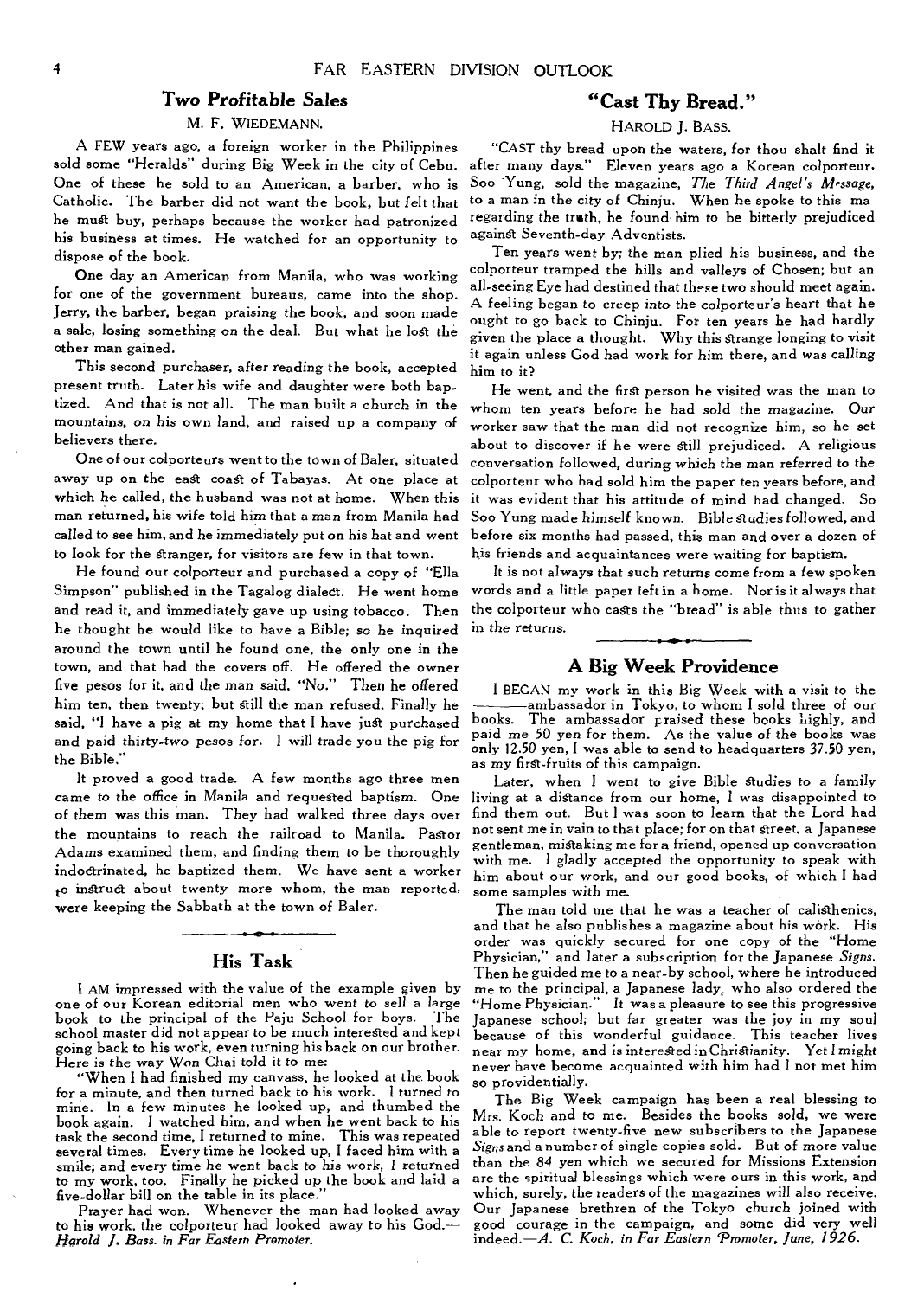## **From Pastor F. C. Gilbert**

WE pass on to our readers a cheering word from Pastor F. C. Gilbert, written in a personal letter under date of February 17:

"I was visiting a town called Summer, in Western Washington Conference. I was to hold a meeting in a private home with our people. When I reached the house, to my surprise I met fifteen Filipino young men. They had been invited to the meeting, since a Filipino lad lives in the home of one of our people, and has accepted the truth. I had planned to speak on a certain topic that evening, but When I saw those young men, my mind was quite exercised, and I felt impressed to speak on another topic. All these Filipinos are attending the high school in this town, and seemed friendly. At the close of the meeting I felt impressed to make an appeal for those who desired to give their hearts to the Lord to do so, and I assure you I was delighted to see every one rise to his feet, and many of them with tears in their eyes.

"At the close of the meeting one of the young men came to me and said, 'Tonight is the first time my heart has been impressed by God's Spirit. I have heard the gospel preached many times before, but never until tonight did I feel such conviction. I am going to read my Bible hereafter, and try to follow Him in the right way.' We certainly had a precious meeting, and I am hoping that the seed sown that night may bear fruit to the glory of God.

"I am pleased to learn of the good work that Brother Griggs is doing, and I was greatly pleased to read in the OUTLOOK of interesting meetings being held in the Philippines outdoors. It seems to me that God is working with great power. I have seen many things the past few years in the homeland which have brought cheer to my heart. We surely are living in the time of the latter rain, when God is preparing a people in all parts of the world for the coming of His Son.

"Yesterday we buried dear old Sister Kilgore, wife of R. M. Kilgore. She was one of the forty who were present at the conference in Battle Creek in 1856, when the angel of the Lord said that some would be living and be translated at the coming of the Lord. There are not many of them left, but the word of the Lord will surely be fulfilled."

## **The Kwangsi Mission**

## R. M. MILNE

THE Kwangsi Mission now has ten colporteurs carrying the printed message to the towns and villages throughout the province. Five recruits, three part-time colporteurs and two evangelists met for the institute at Nanning, May 20 to June 2. Two of these brethren walked about one hundred seventy miles to attend, while two others walked nine miles, selling literature at the few villages on the way. Pastor Thomas has released one of his best evangelists to take care of the work of this department.

The colporteurs have already gone out with their loads of small literature, which will probably constitute the bulk of their sales; for the cities are few and far between. They ask that we remember them in prayer; for the way is frequently dangerous, difficult and unpleasant.

There had been some anti-Christian parades in Nanning and for a few days during my stay there the students were afraid to attend school, and no one came to the hospital for treatment. But before I left the students were back at their classes, and Dr. and Mrs. Coffin and their helpers were busy as usual.

On Sabbath, May 29, ten were baptized, and all members were present for the ordinances.

## **The Winning of Brother Blessing**

### HAROLD J. BASS.

ONE evening as we sat in a happy circle (one hundred fifty miles from Seoul) discussing the results of a meeting when many had signified their deep interest in the message, I turned to the colporteur who had been laboring in that place prior to our tent effort, and asked him how he got his. Start there. He said:

"Three months ago the Central Mission, being short of preachers, offered me half of the lowest rate of wage paid to preachers, with the privilege of canvassing half my time for the remainder of my living. I canvassed here, and followed up the openings I found. At first it was very hard to interest the people, but suddenly things changed. The credit for the change all belongs to Brother Blessing here. When I first called on him and learned that his name was Blessing, I knew he was the man I wanted first; for I felt sure that true to his name he would bring many blessings with him. And he did; he found all these others for me."

The rest of the group nodded in approval of the narration. So I turned to smiling Brother Blessing.

"Brother Blessing, what made you think our colporteur had something worth while for you?" I asked.

"When he first called, I didn't," he said. "You see, God had been calling me ever since when, in a drunken stupor, I threw a religious paper called *The Third Angel's Message*  from the top of East Gate, Seoul, fourteen years ago."

Here was a clue worth following, for a bookman, so I plied him with more questions. This is his Story: Fourteen years ago someone slipped a little magazine into his hands as he Staggered drunkenly along the Street near *East Gate.*  He climbed to the top of the Gate, which is fifty or sixty feet high, and sat down to look at the paper. Then, disgusted, he threw it from him into the mire beneath.

The action partly sobered him, and for a long time he looked at that slip of white down in the muddy street below. Something prompted him to recover it; so he descended, pulled the paper from the mud, and put it into his pocket. Later he read it, and although he did not accept Christ then, for the next fourteen years, during which he saw much of life and not a little of sin, the memory of that incident and the words of our little messenger remained with him.

A few years before the visit of our colporteur, Brother Blessing had become a Christian; yet he was not wholly satisfied. He was looking for the religion of the little paper rescued from the mud; and he found it when he examined the books the colporteur brought and listened to the Bible studies. It took many years, but to-day the influence of that discarded magazine is doing much to give us a fine start in this quiet county seat.

"We complain that life is short. It is not time we want but fire. The cloud lies on the mountain top all day, and leaves it at last just as it found it in the morning, only wet and cold. The lightning touches the mountain for an instant, and the very rocks are melted, and the whole shape of the great mass is changed. Who would not cry out to God, Oh, make my life how short I care not, so that I can have the fire in it for an hour. If only it can have intensity, let it but touch the tumult of this world for an instant.'"— *Phillips Brooks.*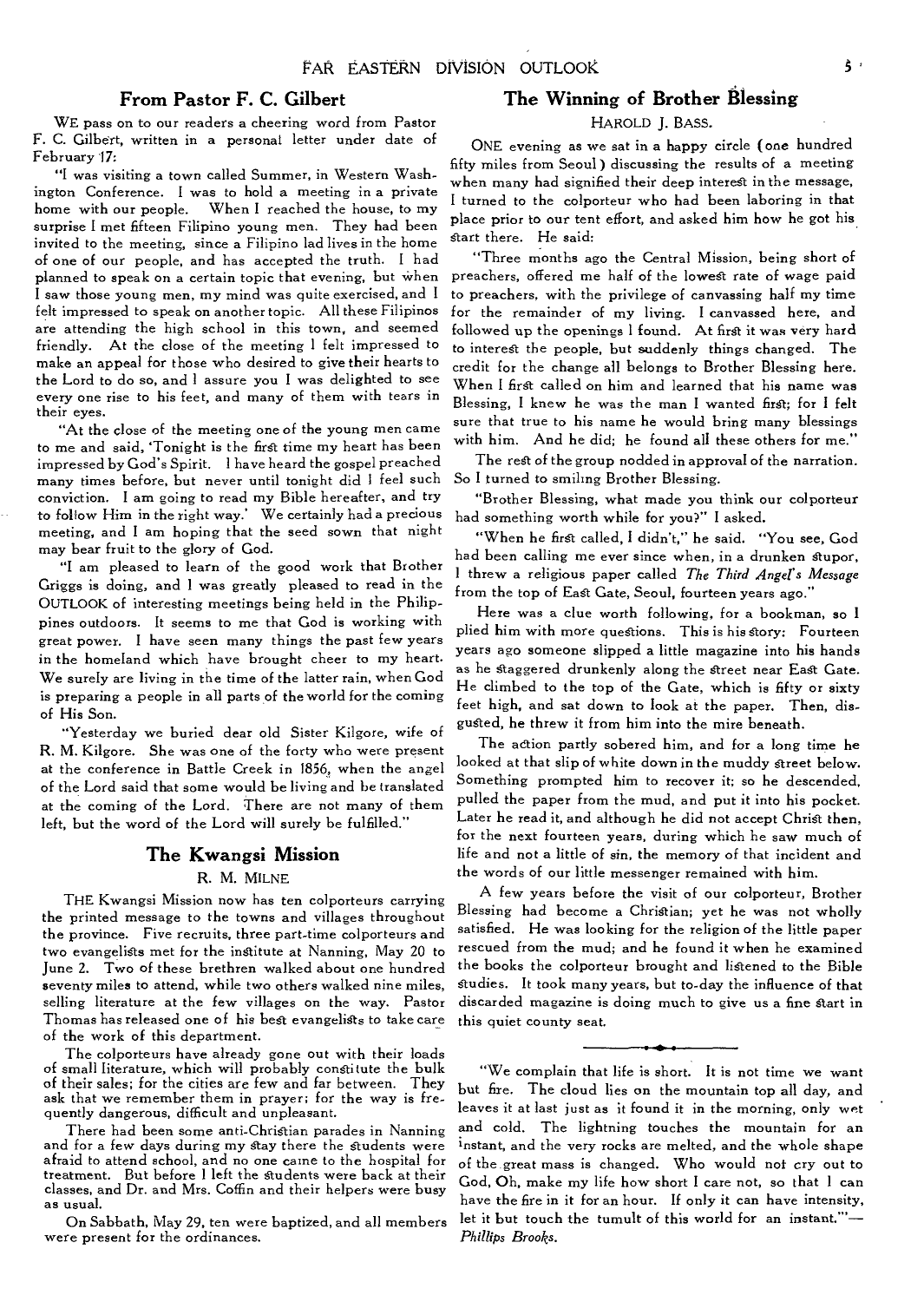# Statistical Report of the Far Eastern Division Mission for t

| of Mission        | 2                                                              |                                     |                   | 3<br>of Mission<br>utstations<br>ㅎ |                  | 5                   | 6<br>ganized                                                                        | 7<br>During | 8<br>ORDAINED<br><b>MINISTERS</b> |                | 9<br>LICENSED      |         | 10<br>LICENSED<br>MINISTERS MISSIONARIES |                          | Ħ<br>BIBLE<br>Women<br>(not includ-<br>ing column<br>10) |                           | 12<br>ទូ<br>្នុ<br>T.  | 13<br>BOOK AND<br>PERIODICAL<br><b>CANVASSERS</b> |                                   | Missio<br>70     | MED<br>Wori<br>(inclu<br>tho<br>licen |
|-------------------|----------------------------------------------------------------|-------------------------------------|-------------------|------------------------------------|------------------|---------------------|-------------------------------------------------------------------------------------|-------------|-----------------------------------|----------------|--------------------|---------|------------------------------------------|--------------------------|----------------------------------------------------------|---------------------------|------------------------|---------------------------------------------------|-----------------------------------|------------------|---------------------------------------|
| Number            | <b>NAME OF MISSION</b>                                         |                                     | Number            |                                    | Organized        | Baptized<br>ship of | ptized D <sub>1</sub><br>Quarter<br>డి                                              | Foreign     | Native                            | Foreign        | Native             | Foreign | Native                                   | Foreign                  | Native                                                   | ತೆ<br>కె                  | Foreign                | Native                                            | Number                            | Foreign          |                                       |
| 1                 |                                                                | Philippine Union                    |                   | 5                                  | 97               | 140                 | 6739                                                                                | 455         | 7                                 | 10             | 3                  | 27      | 18                                       | 54                       |                                                          | 27                        |                        |                                                   | 117                               | ï                |                                       |
| $\mathbf{z}$      | Chosen Union                                                   |                                     |                   | 3                                  | 32               | 20                  | 1630                                                                                |             | 5                                 | 10             | 6                  | 14      | 17                                       | 64                       |                                                          | 5                         |                        |                                                   | 27                                | 2                | 2                                     |
| 3                 | Japan Union                                                    |                                     |                   | 1                                  | 15               | 10                  | 462                                                                                 | 2           | 5                                 | 4              | 2                  | 9       | 4                                        | 5                        |                                                          | 1                         | 11                     |                                                   | 12                                | .3               |                                       |
| 4                 |                                                                | Manchurian Union                    |                   | 2                                  | $\mathbf{11}$    | 9                   | 245                                                                                 |             | 4                                 |                | 2                  | 1       | 6                                        | 12                       |                                                          | 2                         |                        |                                                   | 9                                 | 4                |                                       |
| 5                 | Central China Union                                            |                                     |                   | 5                                  | 65               | 25                  | 1736                                                                                | 6           | 8                                 | 7              | $\mathbf{11}$      | 20      | 20                                       | 52                       |                                                          | 13                        |                        | 2                                                 | 41                                | 5                | 3                                     |
| 6                 | North China Union                                              |                                     |                   | 2                                  | 10               | 5                   | 277                                                                                 |             | 3                                 | 3              | 3                  | 6       | 7                                        | 12                       | 1                                                        | $\overline{2}$            |                        | 1                                                 | 13                                | $6\phantom{.0}6$ |                                       |
| 7                 | South China Union                                              |                                     |                   | 7                                  | 78               | 35                  | 2333                                                                                |             | 10                                | 6              | 3                  | 64      | 21                                       | 34                       |                                                          | 19                        |                        |                                                   | 8                                 | S ge             | $-3$                                  |
| 8                 |                                                                | West China Union                    |                   | 3                                  | 6                | 3                   | 133                                                                                 | 18          | 4                                 | $\overline{2}$ | 2                  | 2       | 6                                        | 8                        |                                                          | 1                         |                        |                                                   | 8                                 | g                | $\mathbf{I}$                          |
| 9                 |                                                                | East China Union                    |                   | 5                                  | 72               | 37                  | 1516                                                                                | 18          | 7                                 | 7              | $\overline{2}$     | 15      | 10                                       | 51                       | 1                                                        | 21                        |                        |                                                   | 11                                | 9                |                                       |
| 10                |                                                                | Division Hdqrs.                     |                   |                                    |                  |                     |                                                                                     |             | 10                                | 1              | 3                  |         | 50                                       | $\overline{\phantom{a}}$ |                                                          |                           |                        | 2                                                 |                                   | 10               | $12 \,$                               |
| 11                |                                                                | Malaysian Union                     |                   | 12                                 | 25               | 27                  | 2005                                                                                | 103         | 18                                | 3              | 7                  | 31      | 27                                       | 21                       |                                                          | 4                         |                        | ı                                                 | 37                                | 11               | $\mathbf{2}$                          |
| 12                |                                                                | Sungari-Mongolian Mission           |                   |                                    | 6                | 1                   | 334                                                                                 |             | 1                                 |                | Ť                  | 6       | 2                                        | 17                       | 1                                                        | 1                         |                        |                                                   | ł                                 | 12               |                                       |
| 13<br>14          | TOTALS, 1st Quarter 1926<br>* Canton, Hakka, Swatow estimated. |                                     |                   | 47                                 | 417              | 312                 | 17410                                                                               | 602         | 82                                | 53             | 45                 | 195     | 188                                      | 337                      | 3                                                        | 96                        | 11                     | 14                                                | 284                               | 43               | 2.3                                   |
| 15                |                                                                | Totals, 1st Quarter 1925            |                   |                                    | 44372            | 246                 | The totals given below for preceding years reveal the growth year by year.<br>14979 | 507         | 72                                | 37             | 39                 | 178     | 16)                                      | 267                      | 2                                                        | 77                        | 9                      | 12                                                | 207                               | 14<br>15         | 15                                    |
| 16                |                                                                | Totals, 1st Quarter 1924            |                   | 41                                 | 347              | 237                 | 13065                                                                               | 414         | 70                                | 39             | 38                 | 158     | 14)                                      | 220                      | 3                                                        | 83                        | 6                      | 9                                                 | 197                               | 16               | 13                                    |
| 17                |                                                                | Totals, 1st Quarter 1923            |                   | 46                                 | 342              | 231                 | 10930                                                                               | 278         | 61                                | 37             | 55                 | 157     | 155                                      | 219                      | 6                                                        | 66                        | 9                      | 9                                                 | 224                               | 17               | 6                                     |
| 18                |                                                                | Totals, lst Quarter 1922            |                   | 43.                                | 315              | 194                 | 9802                                                                                | 295         | 59                                | 35             | 49                 | 154     | 138                                      | 186                      | 3                                                        | 67                        | 7                      | 7                                                 | 155                               | 18               | 16                                    |
|                   |                                                                |                                     |                   |                                    |                  |                     |                                                                                     |             |                                   |                |                    |         |                                          |                          |                                                          |                           |                        |                                                   |                                   |                  |                                       |
| 25                | 26                                                             | 27                                  | 28                |                                    | 29               |                     | 30                                                                                  |             | 31                                |                | 32                 |         | 33                                       | 34                       |                                                          | 35                        | 36                     | 37                                                | 38                                | 39               | 40                                    |
|                   |                                                                |                                     |                   |                                    |                  |                     |                                                                                     |             |                                   |                |                    |         |                                          |                          |                                                          | eating                    |                        |                                                   |                                   |                  |                                       |
|                   | ຼີ້<br>≺ີ່ທີ່                                                  |                                     | Sabbath           |                                    |                  |                     |                                                                                     |             |                                   |                |                    |         |                                          | Value                    |                                                          |                           |                        |                                                   |                                   |                  |                                       |
| Number of Mission |                                                                |                                     |                   |                                    |                  |                     |                                                                                     |             |                                   |                |                    |         |                                          |                          |                                                          | Approximate S<br>Capacity | of Church<br>Conducted | Enrolment<br>Church School                        | Number of<br>Intermediate Schools | nber of Mission  | Enrollment of<br>**mediate Scho       |
|                   | Thirteenth<br>Average<br>dance:                                |                                     |                   |                                    |                  |                     |                                                                                     |             |                                   |                |                    |         | Estimated                                |                          |                                                          | Number<br>Schools         |                        |                                                   |                                   |                  |                                       |
|                   |                                                                | ທ່                                  |                   |                                    |                  |                     |                                                                                     |             |                                   |                |                    |         | ó<br>چو<br>ھ                             |                          |                                                          |                           |                        |                                                   |                                   |                  | Intern                                |
|                   |                                                                |                                     |                   |                                    |                  |                     |                                                                                     |             |                                   |                |                    |         |                                          |                          |                                                          |                           |                        |                                                   |                                   | ź,               |                                       |
| 1                 | 5148<br>2714                                                   | 1255.52<br>\$<br>639.74             | \$264.13<br>99.00 | \$                                 | 1519.65          |                     | $$2635.10$ \$                                                                       |             | 17496.95                          | \$             | 20130.05           |         | 93                                       | \$28593.00               |                                                          | 1:930                     | 18<br>28               | 673<br>855                                        |                                   | 1<br>2           |                                       |
| 2<br>3            | 395                                                            | 441.94                              | 154.97            |                                    | 738.74<br>596.91 |                     | 860.34                                                                              |             | 2835.31                           |                | 3712.86<br>3420.60 |         | 61<br>7                                  | 22522.00<br>10000.00     |                                                          | 6490<br>900               |                        |                                                   |                                   | 3                |                                       |
| 4                 | 224                                                            | 117.43                              | 28.01             |                                    | 145.44           |                     | 504.10                                                                              |             | 156.10                            |                | 660.20             |         | 2                                        | 6000.00                  |                                                          | 275                       | 6                      | 112                                               | 1                                 | M                | 18                                    |
| 5                 | 2159                                                           | 374.28                              | 109.29            |                                    | 483.57           |                     | 1582.03                                                                             |             | 510.93                            |                | 2092.86            |         | 20                                       | 13677.00                 |                                                          | 2200                      | 26                     | 435                                               | 3                                 | 5                | 206                                   |
| 6                 | 404                                                            | 109.60                              | 15.67             |                                    | 125.27           |                     | 690.04                                                                              |             | 266.50                            |                | 956.54             |         | 1                                        | 1500.00                  |                                                          | 400                       | 5                      | 164                                               | 1                                 | Ğ                | 70                                    |
| 7                 | 2991                                                           | 461.69                              | 95.46             |                                    | 557.15           |                     | 590.01                                                                              |             | 28.50                             |                | 618.51             |         | 18                                       | 13775.00                 |                                                          | 4100                      | 48                     | 2438                                              | 3                                 | 7                | 301                                   |
| 8                 | 235                                                            | 123.08                              | 15.24             |                                    | 138.32           |                     | 319.95                                                                              |             | 261.65                            |                | 955.30             |         | 1                                        | 3000.00                  |                                                          | 250                       | 2                      | 37                                                |                                   |                  |                                       |
| 9                 | 2291                                                           | 593.99                              | 114.79            |                                    | 708.78           |                     | 1660.98                                                                             |             | 77.18                             |                | 1738.17            |         | 9                                        | 25100.00                 |                                                          | 2300                      | 25                     | 743                                               | 3                                 |                  | 145                                   |
| 10                |                                                                |                                     |                   |                                    |                  |                     |                                                                                     |             |                                   |                |                    |         |                                          |                          |                                                          |                           | $\mathbf{F}$           | 6                                                 |                                   | 10               |                                       |
| 11                | 1895                                                           | 926.60                              | 343.94            |                                    | 1270.54          |                     | 1819.47                                                                             |             | 8139.12                           |                | 10003.31           |         | 10                                       | 39269.00                 |                                                          | 1850                      | 21                     | 1123                                              |                                   | $11^*$           |                                       |
| 12                | 374                                                            | 308.25                              | 57.41             |                                    | 365.66           |                     |                                                                                     |             | 602.42                            |                | 968.08             |         |                                          |                          |                                                          |                           | $\mathbf{I}$           | 58                                                |                                   | 12               |                                       |
| 13                |                                                                | 18830 \$5352.12 \$1297.91 \$6650.03 |                   |                                    |                  |                     | \$10662.02 \$30380.66                                                               |             |                                   |                | \$45256.48         |         | 222                                      | \$169436.00 30745        |                                                          |                           |                        | 181 6644                                          | -11                               | 13               | 740                                   |
| 14                |                                                                |                                     |                   |                                    |                  |                     |                                                                                     |             |                                   |                |                    |         |                                          |                          |                                                          |                           |                        |                                                   |                                   | 14               |                                       |
| 15                | 18455                                                          | 4972.66                             | 1200.75           |                                    | 6173.51          |                     | 8042.49                                                                             |             | 20316.46                          |                | 32779.35           |         | 181                                      |                          |                                                          | 134463.00 23810           |                        | 163 5342                                          | -11                               | 15               | 761                                   |
| 16                | 15731                                                          | 4260.20                             | 742.79            |                                    | 5002.99          |                     | 6458.90                                                                             |             | 22732.36                          |                | 30637.77           |         | 155                                      |                          |                                                          | 100378.00 21885           | 137                    | 4067                                              | 12                                | 16               | 930                                   |
| 17                | 13647                                                          | 3654.83                             | 720.18            |                                    | 4375.01          |                     | 4202.79                                                                             |             | 16592.62                          |                | 23316.24           |         | 75                                       |                          |                                                          | 46250.00 10510            |                        | 135 3911                                          | 10                                | 77.              | 803                                   |
| 18                | 10292                                                          | 3614.93                             | 708.48            |                                    | 4323.41          |                     | 8370.77                                                                             |             | 15748.28                          |                | 28908.31           |         | 70                                       |                          |                                                          | 36945.00 10005 132 3517   |                        |                                                   | -H                                | 18 <sup>°</sup>  | - 716                                 |

 $\hat{\mathcal{A}}$ 

 $\cdot$ 

 $\ddot{\phantom{1}}$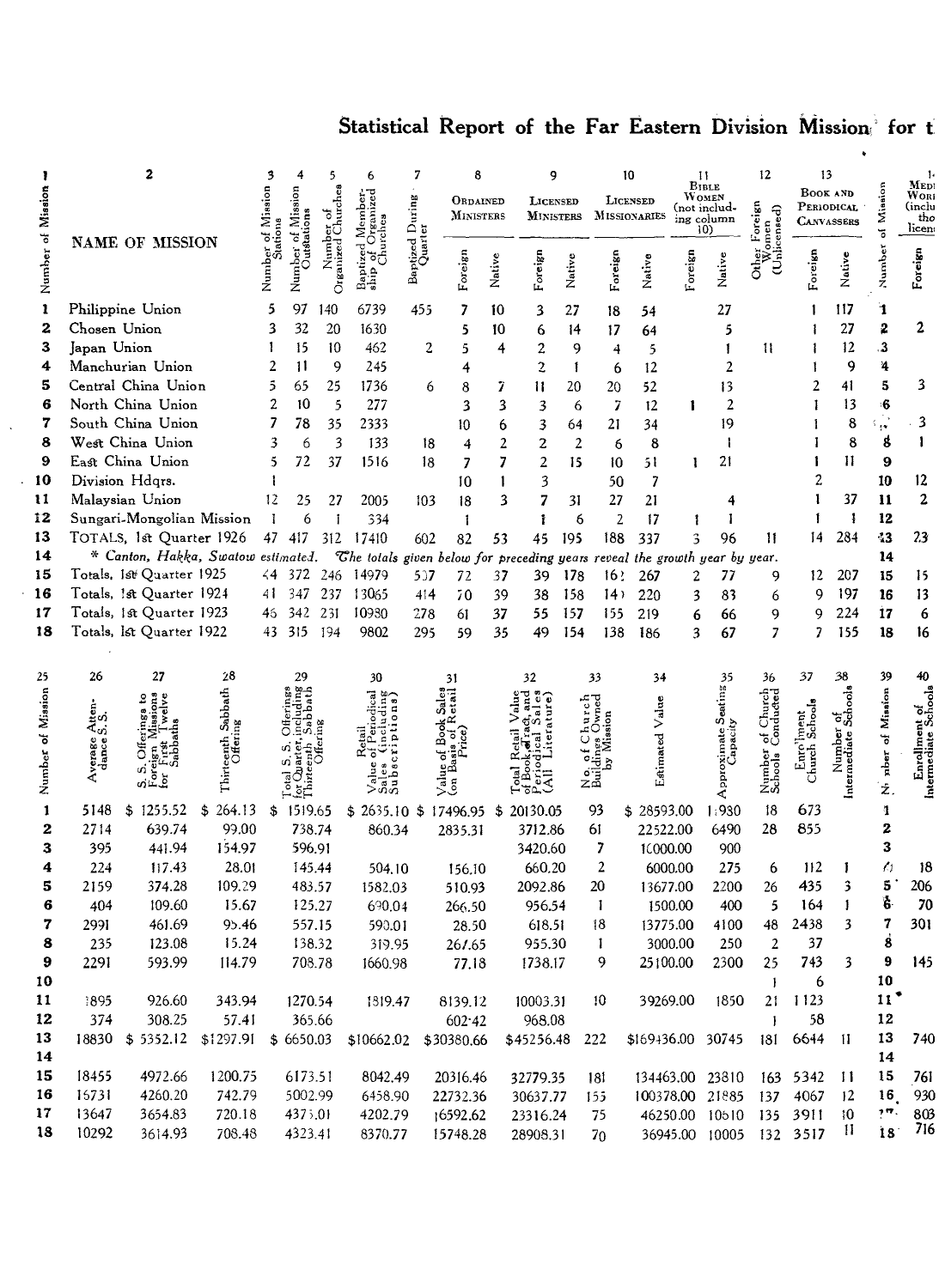## the Quarter Ending March 31, 1926

## All Values in U.S. Gold

 $\bar{\beta}$ 

| 14                                              |                               | 15                                              |                  | 16                               |                |                    | 17                             |                                                    |                                                                            | 18                  | 19                               |                       | 20                                                                                                                             |                  | 21                               | 22                              | 23                           | 24                            |
|-------------------------------------------------|-------------------------------|-------------------------------------------------|------------------|----------------------------------|----------------|--------------------|--------------------------------|----------------------------------------------------|----------------------------------------------------------------------------|---------------------|----------------------------------|-----------------------|--------------------------------------------------------------------------------------------------------------------------------|------------------|----------------------------------|---------------------------------|------------------------------|-------------------------------|
| EDICAL<br>ORKERS<br>ncluding<br>those<br>ensed) |                               | OTHER<br>WORKERS<br>(not clse-<br>where listed) |                  | Тотлі<br>LABORERS<br>(net total) |                |                    | TITHE RECEIPTS<br>(U. S. GOLD) |                                                    |                                                                            | Tithe Per Capita    | iona<br>designation<br>òD        |                       | Home Mission Work<br>Exclusive of Harvest<br>Ingathering and<br>Contributions<br>ng ang<br>Funds<br>Ingatherin<br>Sustentation |                  | Receipts,<br>Ingathering<br>Work |                                 | Number of<br>Sabbath-Schools | Membership<br>Sabbath-Schools |
|                                                 | Native                        | Native                                          | Foreign          | Native                           |                | Native<br>Foreign  |                                | Total tithe<br>Receipts<br>(Foreign<br>and Native) |                                                                            | oreign<br>$\vec{a}$ | ö<br>Column                      |                       |                                                                                                                                | Total<br>Harvest | 9                                |                                 |                              |                               |
|                                                 |                               | 46                                              | 28               | 281                              | \$             | 841.91             | \$5413.78                      |                                                    | \$6255.69                                                                  |                     | 274.54<br>\$                     |                       |                                                                                                                                | \$               | 26.00                            |                                 | 190                          | 6526                          |
|                                                 | 5                             | 14                                              | 28               | 140                              |                | 838.90             |                                | 1120.39                                            | 1959.29                                                                    |                     |                                  | 43.70                 |                                                                                                                                |                  |                                  | \$44.37                         | 93                           | 3916                          |
|                                                 |                               |                                                 | 22               | 31                               |                | 530.85             |                                | 1052.02                                            | 1582.87                                                                    |                     |                                  | 7.00                  | \$88.42                                                                                                                        |                  | 27.00                            | 1264.21                         | 18                           | 579                           |
|                                                 |                               | 14                                              | 12               | 35                               |                | 274.40             | 225.49                         |                                                    | 499.89                                                                     |                     |                                  |                       | 23.07                                                                                                                          |                  | 168.37                           | 17.37                           | 12                           | 365                           |
| 3                                               | 20                            | 15                                              | 39               | 194                              |                | 764.20             | 695.12                         |                                                    | 1459.32                                                                    |                     |                                  | 30.84                 | 23.74                                                                                                                          |                  | 14.69                            | 20.00                           | 73                           | 2708                          |
|                                                 |                               | 16                                              | 13               | 42                               |                | 264.27             |                                | 168.84                                             | 433.11                                                                     |                     |                                  |                       | 30.93                                                                                                                          |                  |                                  | 1.08                            | 10                           | 474                           |
| 3                                               | 15                            | 82                                              | 34               | 246                              | 976.38         |                    | 1195.23                        |                                                    | 2171.61                                                                    |                     |                                  | 517.62                |                                                                                                                                |                  |                                  | 11.85                           | 89                           | 3769                          |
| ı                                               | 1                             | 1                                               | 12               | 23                               | 248.62         |                    | 221.51                         |                                                    | 470.13                                                                     |                     |                                  | 187.87                | 1.91                                                                                                                           |                  |                                  | 2.62                            | 13                           | 360                           |
|                                                 |                               | 7                                               | 19               | 134                              | 884.85         |                    |                                | 647.87                                             | 1532.72                                                                    |                     |                                  | 27.29                 | 34.36                                                                                                                          |                  |                                  | .65                             | 80                           | 3370                          |
| 2                                               | 5                             | 110                                             | 63               | 118                              | 2545.47        |                    |                                |                                                    | 2545.47                                                                    |                     |                                  |                       |                                                                                                                                |                  |                                  |                                 |                              |                               |
| $\overline{2}$                                  | 3                             | 46                                              | 52               | 145                              | 1160.00        |                    | 3627.00                        |                                                    | 4787.00                                                                    |                     | 132.64                           |                       | 5.51                                                                                                                           | 467.25           |                                  | 99.66                           | 60                           | 2000                          |
|                                                 | L                             | 3                                               | 4                | 25                               |                | 248.25             |                                | 430.86                                             | 679.11                                                                     |                     |                                  |                       |                                                                                                                                |                  |                                  |                                 | 9                            | 423                           |
| 3                                               | 50                            | 354                                             | 326              | 1414                             | \$             | 9578.10            | \$14798.11                     |                                                    | \$24376.21                                                                 |                     | \$1221.50                        |                       | \$207.94                                                                                                                       | \$               | 703.31                           | \$1861.81 647                   |                              | 24490                         |
| 5                                               | 29                            | 283                                             | 283              | 1159                             | 7107.00        |                    | 13804.98                       |                                                    | 20911.98                                                                   |                     | 1886.59                          |                       | 500.03                                                                                                                         |                  | 1748.94                          | 997.99 577                      |                              | 22094                         |
| 3                                               | 30                            | 315                                             | 266              | 1006                             | 7523.74        |                    |                                | 10905.82                                           | 18429.56                                                                   |                     | 461.30                           |                       | 312.51                                                                                                                         | 2149.20          |                                  | 529.65 553                      |                              | 19784                         |
| 6                                               | 44                            | 246                                             | 283              | 1018                             | 5003.08        |                    |                                | 8662.78                                            | 13665.86                                                                   |                     |                                  | 724.97                | 134.07                                                                                                                         |                  | 4831.45                          | 202.70 483                      |                              | 16916                         |
| 6                                               | 48                            | 271                                             | 263              | 976                              |                | 6411.16            |                                | 8257.92                                            | 14669.08                                                                   |                     |                                  | 832.50                | 174.64                                                                                                                         |                  | 3361.95                          | 909.82 425                      |                              | 15036                         |
| 0                                               | 41                            | 42                                              | 43               | 44<br>NUMBER OF                  |                |                    | 45<br>NUMBER OF                | 46                                                 | 47                                                                         |                     | 48                               | 49                    | 50                                                                                                                             |                  | 51                               | 52                              |                              | 53                            |
| Intermediate Schools                            | Number of<br>Training Schools | Enrollment of<br>Training Schools               | Total Enrollment | FOREIGN                          | Teachers       | NATIVE<br>TEACHERS |                                | Total No. of<br>Leachers                           | Value<br>Buildings<br>Estimated Value<br>School Buildings<br>and Equipment |                     | Iaintenance<br>f Schools<br>ō    | of Young<br>Societies | Membership                                                                                                                     |                  | ă<br>ò<br>ers<br>⋧<br>m          | غ<br>ទី<br>v.                   |                              | š<br>ociety                   |
|                                                 |                               |                                                 |                  |                                  |                |                    |                                |                                                    |                                                                            |                     |                                  |                       |                                                                                                                                |                  |                                  | $\mathbf{\overset{e}{w}_{orb}}$ |                              | ă                             |
|                                                 |                               |                                                 |                  | Men                              | Women          | Men                | Women                          | سإسا                                               |                                                                            |                     | Expense<br>Maintenan<br>of Schoo | Number<br>People's    |                                                                                                                                |                  | Contributi<br>Foreign<br>oreign  | Contri<br>Home                  |                              | Loca<br>$_{\rm Contri}$       |
|                                                 | 1                             | 284                                             | 957              | 4                                | 4              | 14                 | 9                              | 31                                                 | \$19490.00                                                                 | \$                  | 4425.83                          | 70                    | 1572                                                                                                                           |                  |                                  |                                 |                              | \$92.05                       |
|                                                 | 1                             | 128                                             | 983              | 2                                | $\overline{c}$ | 41                 | 5                              | 50                                                 | 27251.00                                                                   |                     | 4044.55                          | 26                    | 809                                                                                                                            | \$               | .18                              | 9.00<br>\$                      |                              | 11.64                         |
|                                                 | 1                             | 40                                              | 40               | 2                                | 3              | 2                  | 1                              | 8                                                  | 3000.00                                                                    |                     | 716.00                           | 7                     | 67                                                                                                                             |                  |                                  |                                 |                              |                               |
| 8                                               |                               |                                                 | 130              | 1                                |                | 5                  | 3                              | 9                                                  | 807.00                                                                     |                     | 299.40                           | 6                     | 134                                                                                                                            |                  |                                  |                                 |                              |                               |
| 16                                              |                               |                                                 | 641              | 3                                | 5              | 41                 | 5                              | 54                                                 | 19300.00                                                                   |                     | 1485.00                          | 10                    | 296                                                                                                                            |                  |                                  | 4.28                            |                              |                               |
| Ό                                               |                               |                                                 | 234              | 1                                | 2              | 10                 | 3                              | 16                                                 | 6220.00                                                                    |                     | 252.00                           | 3                     | 129                                                                                                                            |                  |                                  |                                 |                              | 20.30                         |
|                                                 |                               |                                                 | 2739             | 5                                | 8              | 84                 | 29                             | 126                                                | 30982.00                                                                   |                     | 3682.25                          |                       | 325<br>8                                                                                                                       |                  |                                  |                                 |                              | 3.00                          |
|                                                 |                               |                                                 | 37               |                                  |                |                    | 3                              | 4                                                  | 75.00                                                                      |                     | 36.00                            |                       |                                                                                                                                |                  |                                  |                                 |                              |                               |
| 15                                              |                               |                                                 | 888              | 1                                | 3              | 46                 | 10                             | 60                                                 | 3150.00                                                                    |                     | 1030.06                          | 13                    | 527                                                                                                                            |                  |                                  | 2.59                            |                              |                               |
|                                                 |                               | 150                                             | 156              | 7                                |                | 8                  | 3                              | 22                                                 | 83000.00                                                                   |                     | 7125.00                          |                       |                                                                                                                                |                  |                                  |                                 |                              |                               |
|                                                 | 1                             | 95                                              | 1218             | 4                                | 5              | 30                 | 16                             | 55                                                 | 67730.00                                                                   |                     | 4670.84                          |                       | 304<br>6                                                                                                                       |                  |                                  |                                 |                              | 10.28                         |
| 10                                              | 5                             | 697                                             | 58<br>8081       | 30                               | 37             | 1<br>282           | $\overline{\mathbf{3}}$<br>90  | 4<br>439                                           | 341.00<br>\$261346.00                                                      |                     | 301.10<br>\$27998.03             | 105                   | 55<br>-1<br>4218                                                                                                               | \$               | .18                              | 15.87                           |                              | 15.24                         |
|                                                 |                               |                                                 |                  |                                  |                |                    |                                |                                                    |                                                                            |                     |                                  |                       |                                                                                                                                |                  |                                  |                                 |                              | \$152.51                      |
| 51.                                             | 5                             | 1016                                            | 7110             | 25                               | 33             | 258                | 69                             | 385                                                | 125847.00                                                                  |                     | 23080.34                         | 105                   | 3896                                                                                                                           |                  |                                  | 91.39                           |                              | 28.94                         |
| 30                                              | 5                             | 873                                             | 5870             | 25                               | 29             | 223                | 70                             | 347                                                | 94156.00                                                                   |                     | 12597.79                         | 82                    | 3614                                                                                                                           |                  |                                  | 3.57                            |                              | 6.75                          |
| 03<br>16                                        | 5<br>5                        | 956                                             | 5670             | 22                               | 26             | 209                | 67                             | 324                                                | 101043.00                                                                  |                     | 14896.41                         | 79                    | 2828                                                                                                                           |                  | 36.47                            | 5.50                            |                              | 39.14                         |
|                                                 |                               | 784                                             | 4812             | 24                               | 23             | 195                | 57                             | 294                                                | 101250.00                                                                  |                     | 8364.21                          | 38                    | 1384                                                                                                                           |                  |                                  | 1.30                            |                              | 8.96                          |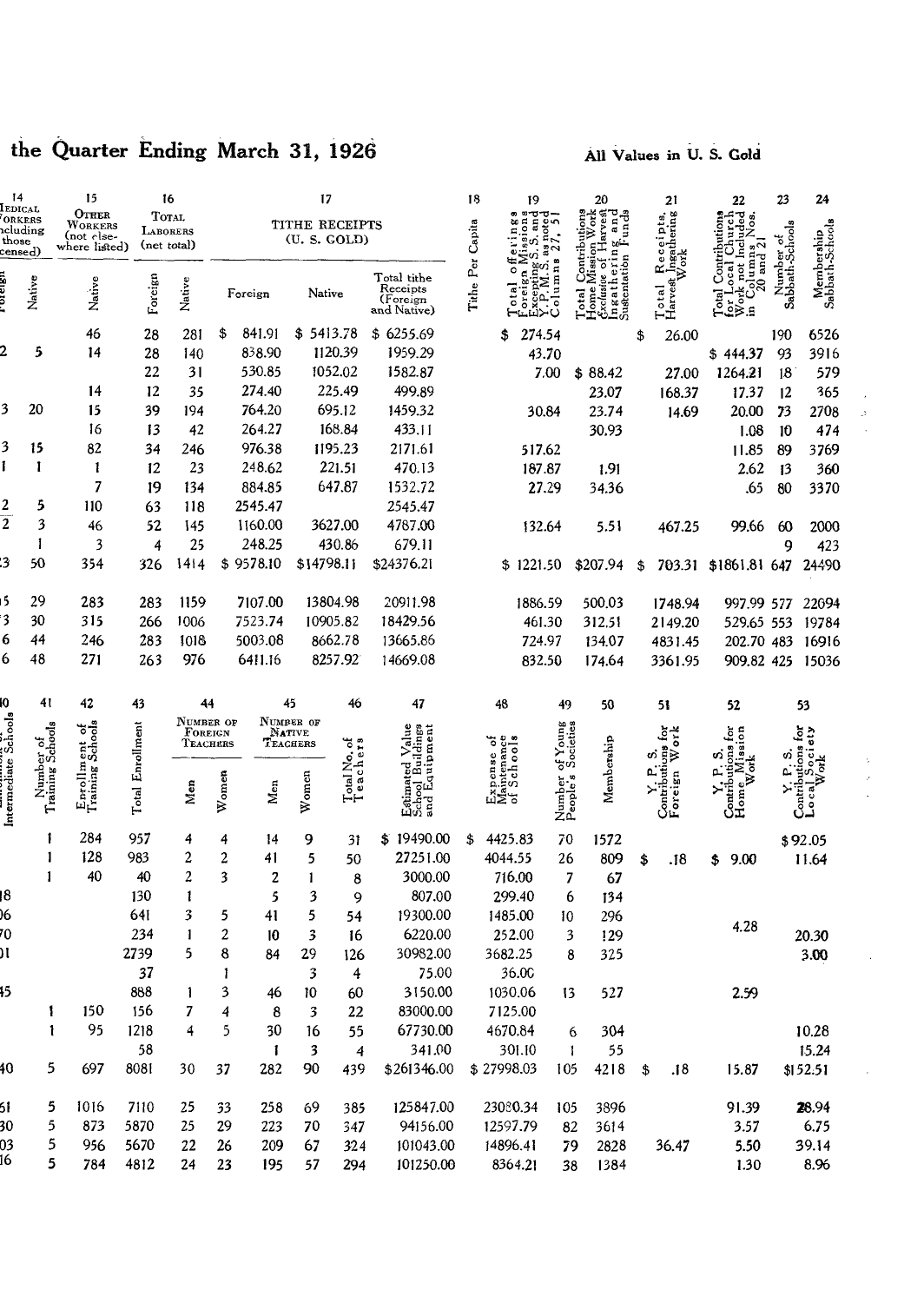## **His Wonders to Perform**

#### **J.** G. GJORDING

ON a recent trip through a part of the territory of the East China Union, we learned of new manifestations of the power of God, as revealed through the labors of His faithful servants. Of a truth it can be said that those long under the yoke of demon bondage are being liberated, the sick are being healed, and the poor are having the gospel preached unto them. Our workers in different parts of the field are beginning to exercise faith in the Name which is above every name, and are dedicating their powers to the Master's use.

At Ningpo a poor, demon-possessed woman was ordered by the evil spirit, on a certain night, to make her bed in the river bed. The woman obeyed, slipping away from home while her husband was out. When a few minutes later the husband *returned,* and found his *wife missing,* he summoned the neighbors to help search for her. Attracted by some commotion down stream, they rushed to the scene; and there, sure enough, was the one for whom they were looking. Her clothes were wet, she was slightly bruised, and she had sustained a wound, like a bullet hole, that went clear through her wrist. They brought her home, and called for our evangelist and wife to come over and help.

The first thought of these workers was to get medical aid for the wound; so they took the woman to a hospital. The doctor told them that nothing could be done for her in her present condition. This was disappointing, to be sure, but faith never lets go. They took the woman back to her home and prayed earnestly and in faith that Jesus would cleanse the woman from this demon. And their prayers were answered. In telling about the season of prayer they had for the cleansing of this devil-possessed woman, the evangelist said, "While we prayed the whole room seemed full of evil forces."

When they saw that the woman was sane and normal, they took her a second time to the doctor, who promised to do what he could for her. 'As he dressed the wound, the workers prayed, and day by day their efforts were united with the efforts *of* the doctor, and the woman was completely healed.

What has become of the woman? She *is* earnestly studying the message we preach, and is asking for baptism this coming autumn. Her husband is one of the most *earnest*  inquirers at that station.

At Shao Shing God's wonder-working power has attended the ministry of our workers. Demons have been cast out, persons sick unto death have had complete recovery through the prayers of God's servants, and the gospel is preached in the demonstration and power of the Holy Spirit.

We learned of a special case, where a demon possessing a certain man made bold to tell our evangelist "No matter what you do, I will not leave him to-day." Our brother paid no attention to this idle boast, but set to work to carry out the instructions of Him who is mightier than all the combined forces of evil. He had already searched his own heart for days. He and his fellow-workers had had special prayer at the chapel in behalf of the poor sufferer; and he felt the assurance in his own heart that God could be glorified by the casting out of this demon.

At the home of the enslaved man our brother bowed down by the bed and prayed earnestly for his deliverance, having first received a declaration of the man's faith in the power of God to heal him. But there were apparently no results. Again the evangelist questioned the man regarding his faith. Had he removed every idol, the outward symbols of the demon's rulership? Then the man confessed that he had retained one idol, a clay god, pointing to the place where it stood on a shelf at the farther end of the room. `Tear it down," was the emphatic command. "Christ can do nothing for the man who desires to serve two masters." So the man got up, took down this last idol, gave it to the evangelist, and *then* crawled back to his bed. Then the brother, feeling sure that now every obstacle had been removed, bowed down again beside the bed. But before he had offered one word of prayer, the voice that before had spoken said, "I will go; I will go."

Then the evangelist prayed—"prayed," to use his own words, "till there was no strength in me,"—and then in the name of Jesus commanded the evil spirit to depart. It is needless to tell the result; for what can withstand the prayer of faith that takes hold of the power of Christ? The next Sabbath this heathen was among those who worshipped at our chapel.

From Shao Shing we went on to Hangchow, where, as a result of a sermon on the law of God, a young couple came to us and asked us to take away their ancestral tablets, which they had worshipped in vain for healing. these seekers for truth together with the worker now sought for healing from the Divine Healer.

Still another family in this place took down their paper representations of their ancestral spirits, and gave them to us to take away. Thus are men and women, for a lifetime the victims of superstition and deception, being led into freedom and joy in a knowledge of the Lord Jesus and His almighty power. We rejoice to *see* the progress the gospel is making, and praise God for its steady advancement in this part of the great harvest field. May *these manifestations* of His workings in the lives of His benighted children lead us on to fuller faith in His power to transform, and to a more earnest zeal in the accomplishment of our mission.

## **Harbin, Manchuria**

## T. T. BABIENCO

WHEN we returned from the Spring Council in Shanghai, we found that the enemy had been doing a destructive work in Harbin among the people who were interested in this truth. Our meetings were greatly decreased in attendance' Some of the church members had gone over to the Russian priests and had united with them against our work. They had gone from house to house and had told many falsehoods. Thus many who were interested in the message had become discouraged.

The owners of the hall where we had held our meetings asked us to move out; and there we were without a place to meet. Our church building was too far from that section and we were perplexed to know what to do. We have a large tent, and although it is too cold for tent meetings *in*  Harbin, we put up the tent and went on with the meetings. People came, and the Lord blessed our *efforts. We* were not able to baptize one hundred in one day, as we had hoped; but we baptized sixty-two souls in one day. This is the largest baptism that has ever been witnessed in any denomination in Harbin. We are praying that those who were interested, but who have become discouraged, will come back soon, and that we shall have the one hundred souls we had hoped for. Our courage is good.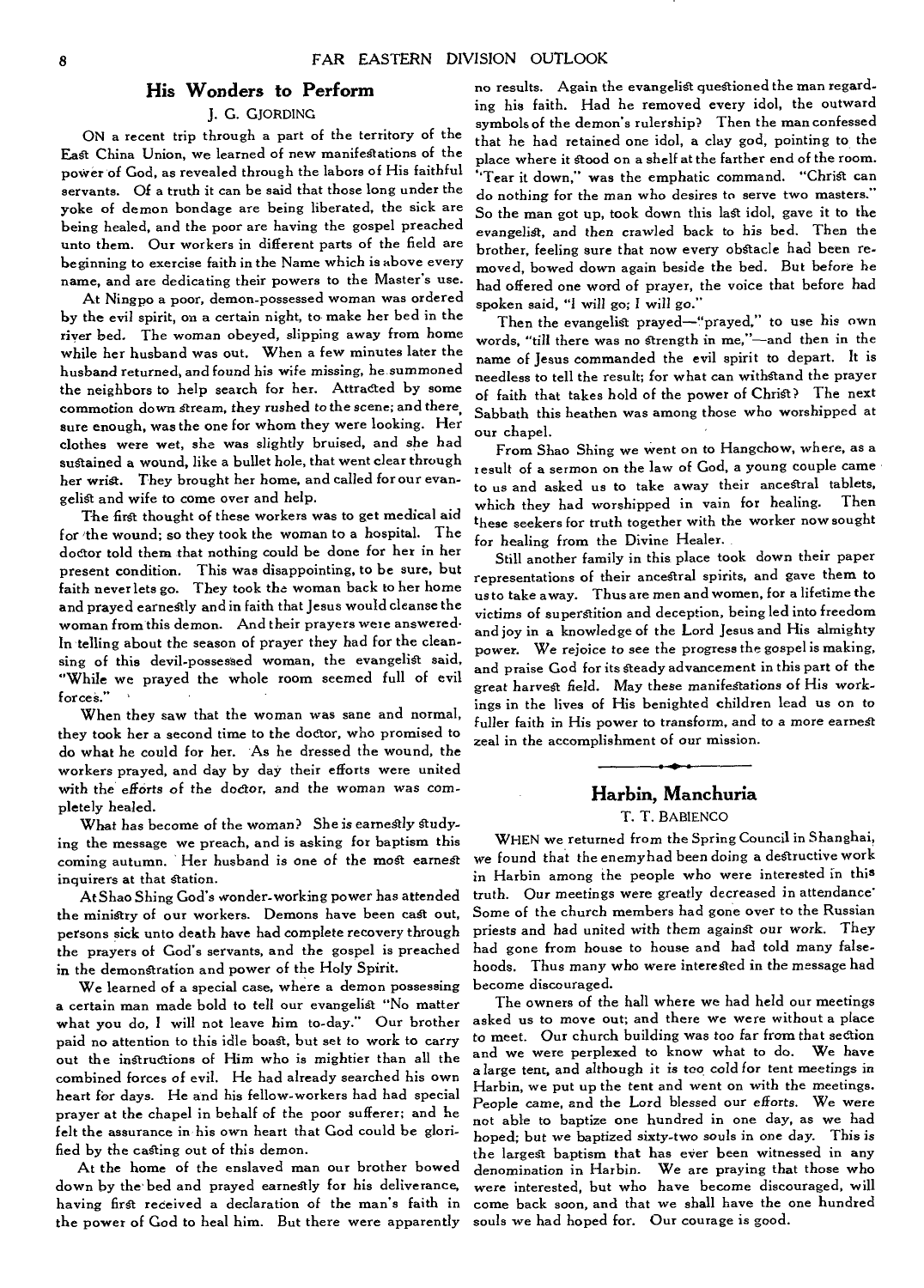## **In East and West Visaya**

## 0. F. SEVRENS

I HAVE just finished a month's journey through the East and West Visayan Missions, soliciting students for our Junior College in Manila.

In company with several other workers, I attended the annual meeting of the West Visayan Mission, held in Iloilo early in April. A memorial church, built largely from Church Extension funds, was crowded to its capacity at nearly every meeting of the six days' session. At least one thousand was the average attendance. Young people's meetings were held mornings and afternoons. Not far from the church the yearly carnival was being held, but it did not attract our people.

On the last Sabbath afternoon fifty-two were baptized into Christ, a fitting close to the largest meeting of Seventhday Adventists ever held in the Philippines, if not, indeed, in the entire Far East.

It pains one to the very heart to hear the pleadings of the young people who desire a Christian education, but who have no funds. Because of the present location of the school only a limited number of self-supporting students can be received. It was therefore necessary to choose the more promising; but who is wise enough to judge rightly?

Hearts have been touched and real sacrifices are being made this year, that the precious heritage of the church may receive a Christian training. One mother, for years a faithful colporteur is sending two sons, and grieves that she cannot support the third. Another family living in a small delapidated house of bamboo, decided to postpone the building of a much needed new house and send a daughter to school.

I visited the northern part of Mindinao, though I had not planned to. Seven young people were added to the list of Students.

We visited a Moro village. I have not seen so low a Standard of living even among the wild people of Northern Luzon, the Igorots. Such depravity causes one's heart to cry out to the Creator, How can such as these be raised to a Christian life? As yet we have done nothing for the million Moros. In one house there were two boys who were unmistakably affected with hookworm, one in an advanced Stage. I tried in vain, even offering them money, to get them out of doors, so that I could take a picture. The call for medical evangelistic work is loud and long. We have nothing in all these islands along medical lines yet. This country implores us to send medical workers.

## **Is "The Signs" Worth While?**

REPORTS coming in from various sections of the field reveal the fact that the *Signs of the Times* (Chinese) is exerting a splendid influence in creating good will toward our work and the gospel in the Mandarin-speaking portions of our territory. Brother R. M. Milne, speaking for South China, says, "Everywhere I hear only words of commendation for it. If nothing else were accomplished but this creation of good will, the *Signs* would be well worth while. But it does much more. We have a growing work in several places in South China where the first interest was aroused by a colporteur with the *Signs.* 

"In Swatow, not long ago, two men who had been reading the *Signs* for several years began to keep the Sabbath and to come to meeting. In Foochow one man learned of the

Sabbath through the *Signs,* and had been keeping it for nearly three years before he got in touch with our chapel. And in a recent meeting, of the Hakka workers, out of forty teachers and preachers present, nine reported that they were first interested in this message through reading the *Signs* or other small literature."

Of the influence of the magazine and other literature in Central China, Brother Longway writes:

"Many calls come from different parts of the field following the visits of our colporteurs. A man of influence and means in far off Kansu has promised to supply land and buildings for school and hospital work as soon as we can send workers. During the past few months three places in Honan have called for workers to follow up the interests created by the canvassers. In increasing numbers we find the statement on application for baptism, that the applicant first learned the truth from our literature. As a result of the distribution of the Anti-Opium Special of the *Signs* last fall' one hsien city in Honan organized its own opium-suppression society, and forced the provincial opium tax-collector to leave the place."

Is the *Signs* worth while?

## **Village Work in Manchuria**

Reporting in the *Far Eastern Promoter* some of the experiences of a ten-day tour made in the Manchurian Union in the interests of the publishing and home Missionary Departments, Brother A. A. Esteb says:

"We led the church members out in three tours which I would call village-preaching tours, where we distributed thousands of pages of literature and preached to hundreds. This meant walking fifty or sixty *li* a day, or nearly twenty English miles; but the joys a thousand-fold outweighed the sacrifice. Strange food, strange beds and burning feet are soon forgotten, while sweet memories of the joys of service linger, and brighten with the passing days.

"Beside the work with the churches, a few hours were spent with one of our colporteurs. We sold nearly \$50 Mexican worth of literature. This colporteur has gone out with a determination to glorify God, and he has already performed a great work by the help of the Holy Spirit. Many of our colperteurs have thought that the villages could not be worked, and so have neglected them. This man has gone out with a different vision. He is working his territory thoroughly, walking sometimes as far as one hundred twenty *li* in a day in order to properly cover the ground.

"And God has led him to honest hearts. Two villages have been stirred by his message, and several seekers after truth have been walking to the nearest village where we have a church, about twenty-five *li* away, and have begun keeping the Sabbath. In the tours mentioned we visited these villages, and arranged for the organization of a Bible study class. We spoke to fifty or sixty of these honest-hearted people who are eager to hear more of the Old Old Story.

"Surely this faithful colporteur's labors have not been in vain. Nor has the Lord withheld temporal blessings from him. Instead of taking forty or sixty subscriptions in that section. as in past years, he has already sold over \$300 worth of precious literature."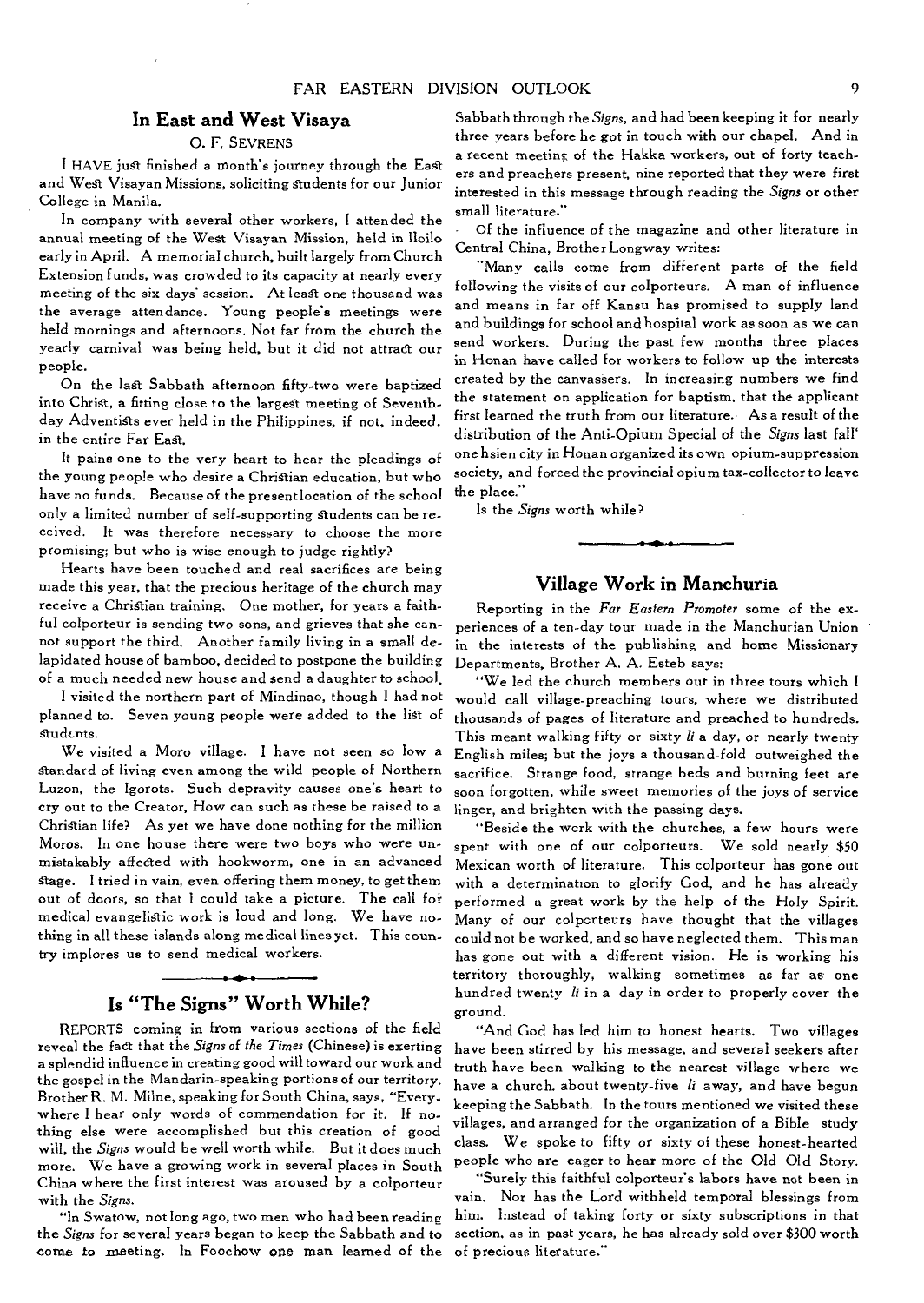## **Chengtu, West Szechwan**

#### C. L. BLANDFORD

DURING the past two years great changes have taken place in the city of Chengtu. At the order of General Yang Sen streets have been widened, and most of the main thoroughfares are now paved, A similar work is going forward on all other streets. Richsha companies are running several thousand good rickshas. Two motor companies have been organized, and motor busses are running across town. Several motor roads have been opened to near by cities, and bus service has commenced to these points.

Such modern changes mean n uch to the finishing of the work in West Szechwan. Recently **I** made a trip by bus in a little over two hours that formerly had occupied a full day on horseback.

The work in West Szechwan during the past two years has made progress. Last year seventeen believers were baptized, and new interests were opened in three places. Our literature returns for the first quarter of 1926 were greater than for the whole of 1925. A recent report from one worker is the sale of \$240 worth of literature to a single individual in Chengtu. There are good gains in other departments. We expect the tithe receipts for 1926 to more than double those of 1925. A German business man, twentyfour years in China, accepted present truth this year in *Chengtu.* 

We regret that on account of ill health we have had to lay down the work in Chengtu, the mission in this place having been opened by the writer in 1917. Recently the committee voted our return to America. However, since arrival in Shanghai, Mrs. Blandford has made considerable gain. We therefore surrendered our tickets, and plan to spend the summer at Tsingtao. If there is continued improvement, we hope to continue in this field where health conditious are favorable.

Brother Alton Hughes goes to Chengtu to take over the work *in* that place. Brother C. A. Woolsey, who has spent a year in Chengtu in language study, is soon to take up the union book work. Brother and Sister Hughes will be alone at Chengtu, ten days from Chungking, the headquarters of the union, and twelve days from Tatsienlu, where Dr. Andrews and his wife are laboring alone.

Szechwan has been especially blessed with a loyal, selfsacrificing group of foreign workers. A few more red-blooded, consecrated families are greatly needed in that field.

*Shanghai, China.* 

 $\mathbb{R}^2$ 

## **Chosen and Manchuria**  FREDERICK GRIGGS

DURING the pat two months I have been attending meetings in the Chosen and Manchurian Unions and the Sungari.. Mongolian Mission. These meetings have been characterized throughout by a spirit of consecration that led to a strong determination for greater accomplishments in soulwinning. The reports rendered for all departments for the *past year were most encouraging,* and in every *instance, I*  think, marked a substantial gain over that of the previous year.

#### **Sabbath School Department**

The reports of the Sabbath school work showed a good increase in membership, in daily study of the Sabbath school *lessons,* and in offerings. They revealed that the Sabbath school is more and more becoming an evangelizing agency. Unbelievers are brought into the Sabbath school as regular members, and in due time accept of our blessed faith and become strong church members.

#### **Publishing and Home Missionary Departments**

The advance in the sale of literature was *also* most encouraging. The publishing house at Seoul is steadily increasing its output. I was astonished at the amount of work which the little printing plant at Harbin, Manchuria, has been able to do for our Russian work, The leaders in our literature work in these fields are earnest, capable men, and as a result we have devoted, strong companies of colporteurs which are continually being increased in number. This accounts in no small measure for the increase in baptisms this year over that of last.

The rapid advance of our work is dependent very largely upon the efforts of individual members who, in work among their neighbors and friends, spread the knowledge of the saving grace of Jesus Christ and of the third angel's message. Our regular conference workers and our colporteurs can do only a portion of that which must be done in the finishing of this work. The excellent reports which were rendered showed that there is a steadily growing strength coming to our movement from our home missionary department.

#### **Educational and Missionary Volunteer Departments**

My first meeting was at Seoul. I next went to Soonan where after the meeting of the conference I was with the training school in its spring Week of Prayer. Principal Lee and his fellow teachers are carrying forward a very strong educational work, and there is an excellent spiritual condition in the school. As a result of this special prayer season, many of the students had their spiritual strength renewed and a good baptismal class was formed.

The morning after my arrival in Mukden, where I went from Soonan, I was taken by Brother R. M. Cossentine, the educational secretary of the Manchurian Union to a beautiful tract of land about eight miles north of the city. Brother Cossentine has been conducting a school in Mukden, but its growth and the inadequate facilities for school work in Mukden have made necessary the establishment of a good school properly located. I was much pleased with the prospects for the school work in Manchuria. In Harbin also it has become necessary to make some changes to give *room*  for the growing school work.

Closely associated with our educational work in these meetings was that of our young people's missionary volunteer department. Splendid reports were rendered by the *secretaries* of *this* department of its work *in* the different missions. It is of interest to me as I visit these new fields to note that our native believers, their children and the young people are being instructed in every department of our cause. The Morning Watch, the Bible Year, and other features of the missionary volunteer department are considered a fundamental part of our church work.

#### A **New Work**

Each of these missions has problems peculiar to itself. This is true in particular, perhaps, of the Sungari-Mongolian Mission. God has greatly blessed the work of this mission in a rich harvest of souls. We have at Harbin a church of about three hundred Russian members. But a part of the territory of this mission, as its name indicates, is Mongolia. The people of Mongolia are largely nomadic, and the task of reaching these roving herdsmen is not a small one. It is, as someone has expressed it, somewhat "like chasing the wind across the prairies," and requires new methods of work in bringing the truth to these people who are constantly moving about, who are largely illiterate, and who have very primitive customs of living. But three young men who have been studying the Mongolian language are this summer entering that field. They have faith that God will lead them in reaching honest souls among these wandering tribes.

The courage of the workers in Chosen and Manchuria has been truly inspiring to me. Sand storms, droughts, or floods, the turbulence of ungoverned people, or the fierce opposition of priests or rulers do not deter them. While *this message has* been making a very steady advance in these fields, the evidence is unmistakable that a far more rapid advance is now under way.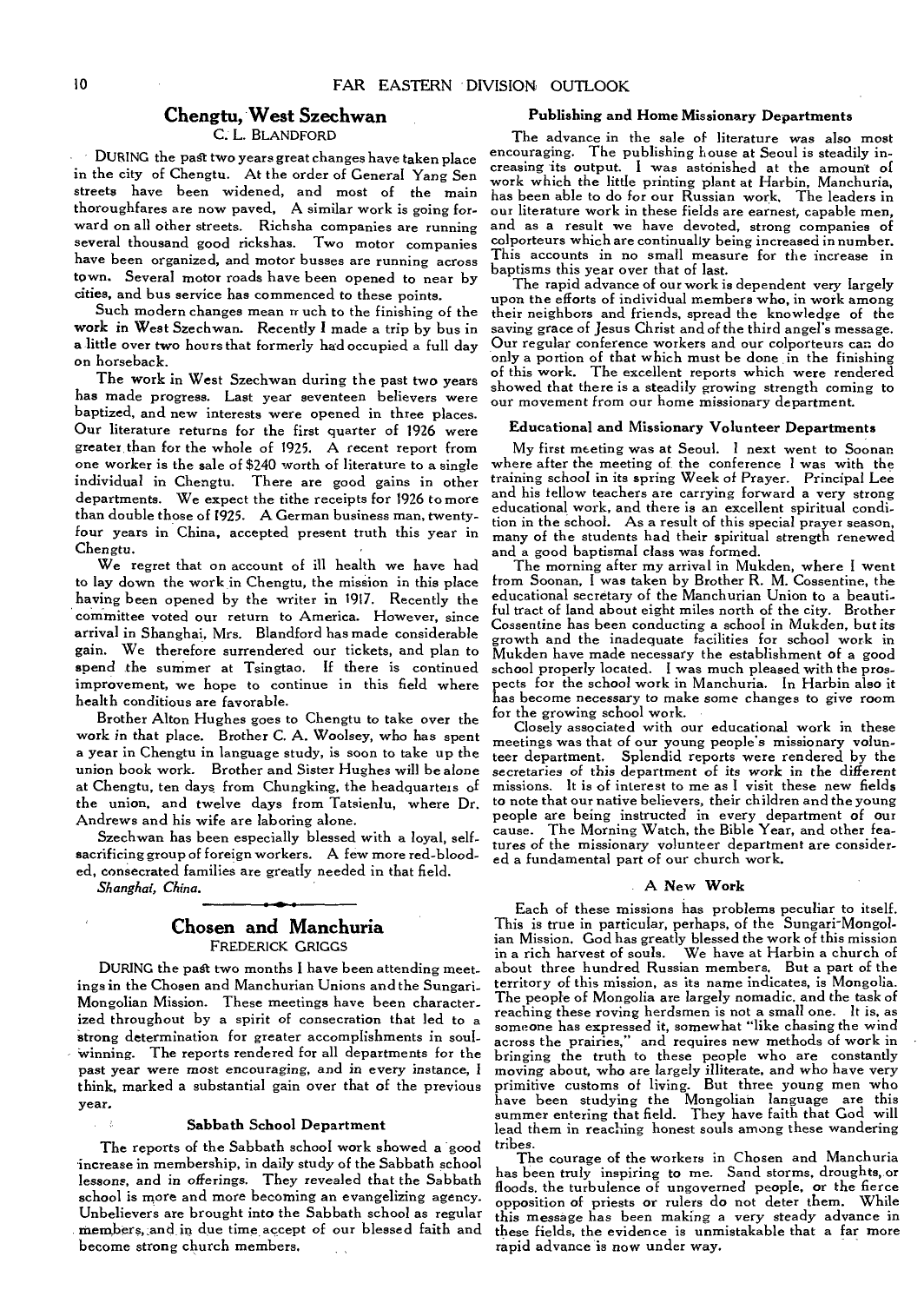# **Harvest Ingathering—September 4 to November 6**

## **WHY NOT?**

Why not ask the Gentiles for assistance? I have received instruction that there are men and women in the world who have sympathetic hearts, and who would be touched with compassion as the needs of suffering humanity are presented before them. . . There are men in the world who will give of their means for schools and for sanitariums. The matter has been presented to me in this light. Our work is to be aggressive. The money is the Lord's, and if the wealthy are approached in the right way, the Lord will touch their hearts and impress them to give of their means. God's money is in the hands of these men, and some of them will heed the request for help.

Talk this over and do all in your power to receive gifts, We are not to feel that it would not be the thing to ask men of the world for means; for it is just the thing to do. This plan was opened before me as a way of coming in touch with wealthy men in the world. Through this means not a few will become interested, and may hear and believe the truth for this time.—Mrs. *E. G. White.* 

## **"Attempt Great Things for God"**

WE are indebted for the above expression to William Carey, who, although a humble shoe-maker felt the call of God ringing in his soul to dedicate his life to a mission field. While his friends around him could see only the doorsteps of London, Carey caught a vision of the great needs of India, and became the first missionary to that great lazar house. But there is another part of this expression that we have not mentioned, and without the spirit of it we are powerless to do *great* things for God. It is, "Expect great thingsfrom God." Surely, it isn't hard to do great things *for* God when we have received great things *from* God.

Isn't this the kind of spirit we need as we go forth in this great Harvest Ingathering effort? Many rdceive little because they attempt little. What could we not do as we attempt this year by the help of God to do great things for Him? Christ has said, "Verily, verily, I say unto you, he that believeth on Me, the works that I do shall he do also; and greater works than these shall he do; because I go unto my Father." With such a promise of success as this can we hold back from attempting great things for Him? We are to co-operate with one who knows no failure.

In a sense every Seventh-day Adventist who goes forth in the Harvest Ingathering work is a foreign missionary. He, perhaps, is not called to be a Livingstone or a Moffat or a Carey, but he has his place to fill. The epitaph on Living-Stone's tomb in WeStminister Abbey reads, "I pray for a blessing on any man, Englishman, American, or Turk, who will put forth one effort to heal the world's open sore." Can you not hear this appeal ringing in your heart? Shall we not dedicate our lives anew for this work, and not only put forth *one* effort but also attempt *great things* for God in this 1926 Harvest Ingathering campaign?—E. *F. Hackman.* 

## **Diving for Pearls**

Have you ever stopped in front of a store window and seen great long ropes of pearls decorating the silks or velvets there displayed? *If* you have, and *if you* have caught a glimpse of the prices on them, perhaps you've been surprised, not at the high price, but because of the low prices. Right away you know that those pearls are made, they are not genuine, In a certain city there is a regular factory for making pearls, and you might be perfectly satisfied with such as are turned out there until you saw real pearls, But when you have seen and felt the beautiful jewels that come from the deep seas—well, you know there is no comparison. There is no comparison in price, either. Real pearls cost a great deal of money. Why should they? It takes effort to get them. Divers take their lives in their hands as they sink away below the ocean's surface to hunt for gems. Even then perfect pearls are hard to find. A rope of genuine pearls takes time and effort to find.

In some ways the Harvest Ingathering reminds me of diving for pearls. Wanting to save others for the Master and then sitting still and waiting, will not accomplish anything. In the parable the king commanded his servants to go out into the highways and hedges for his guests. In these last days our King has given us these magazines and He bids us go out into the highways and hedges and tell people about His wonderful work. It may be very hard for us to do this, but we must remember Jesus paid a great price for us, and we cannot find the pearls for Him, those who really long for truth, without diving into the crowds of people and searching them out.

When He was here on earth, Jesus left word that He could not return until this gospel was preached in all the world. The Master is looking longingly to us. He is *waiting* for us to do our part. He is glad for every penny that we may be able to gather in to spread the work in foreign fields, but He would not have us forget that we are also to spread the truth to those in the homeland.

The Harvest Ingathering season is not only a time to ask for money for missions, but it is also a time to give the truth to those we meet. We cannot make a true success of it unless we love the Master and pray earnestly that He will open the hearts of the people to receive the glorious message of salvation.

Once I was riding on a swiftly moving train that rushed along through a large forest. There were many beautiful trees, and I enjoyed looking at them as we hurried by. But there was one tree that I remember even though I saw it but once. It was a large, beautifully shaped oak.

In our Harvest Ingathering work we may speak a word to a great many people. They may never see us again, but they may remember us because of our courtesy and politeness, just as I remember that oak in the midst of a forest. are out for the Master, and we must represent Him. If we have Jesus' love in our hearts, it will shine out to the stranger in little acts of courtesy. Every worker will have a pleasant smile for each person approached, whether or not an offering is received. A prayer in the heart gives modesty to the<br>meaner. Thus we can be "workers together with Him" in manner. Thus we can be "workers together with Him" this Harvest Ingathering.--Harriet *Holt.* 

**The Far Eastern Division Goal—\$35,000, Gold**